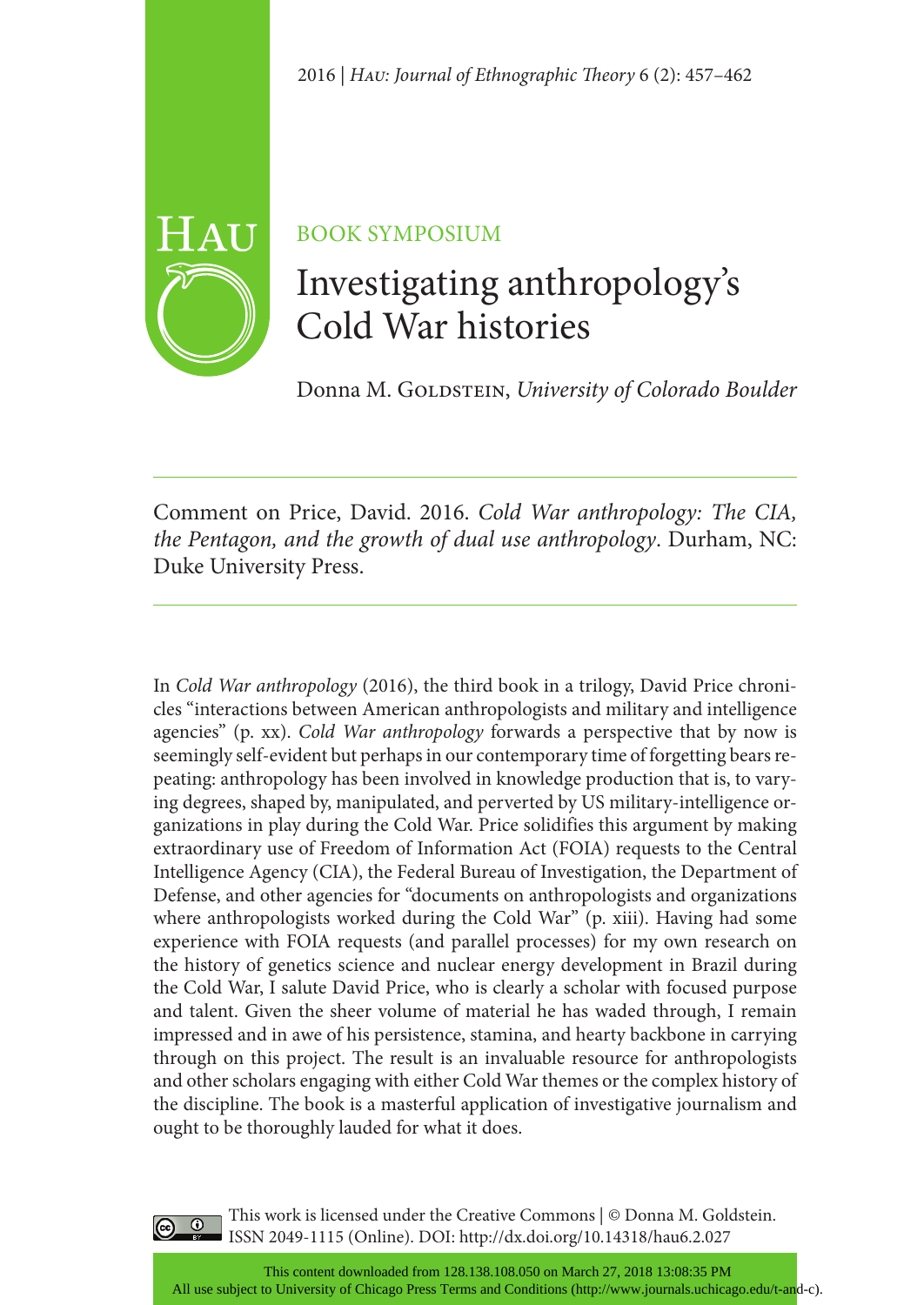

#### Donna M. Goldstein 458

*Cold War anthropology* is a critical and important starting point for analyzing complex interactions between American anthropologists and government agencies. But I must emphasize the phrase "starting point" for a number of reasons, the most important of which is that I am not convinced the main theoretical framing for the book is sufficiently specific or even new. The entire field of Latin American studies, for example, has argued for some time that scholarly work is both a product and constructor of policies and actions taken by the US military and other government agencies. The cases of Chile and Brazil provide just two examples of collaboration between scholarly experts and US CIA covert actions. But Price is specifically interested in anthropology: he gathers and organizes an enormous amount of material on individual anthropologists, their funding sources, and their engagement with a range of government military and development institutions. He thus builds an argument that sees anthropology as deeply complicit with and affirming of US policies of the Cold War and warns us to be vigilant against this pattern in a post–9/11 world. Price captures the diverse range of complicity with the term "dual use" anthropology, a moniker that generalizes material utility but also, as I argue here, collapses the intentions and effects of these diverse intellectual engagements, enabling them to appear as if they are all related variations of a singular theme. For this reader, the "dual use" anthropology narrative is a bit too broad as a theoretical proposition; the brush that taints individuals and institutions is so thick we are all swept up within it. Indeed, this aspect of Price's argument is, for me, at times frustrating.

I heartily share Price's skepticism of anthropological engagement with US military, security, and other government institutions and programs. This position is not unusual for a contemporary academic anthropologist working in Latin America and currently working at the edges of Science and Technology Studies. I have cautioned my graduate students from pursuing National Security Education Program grants, and I would prefer that they work in academia rather than in corporate, military, or government positions. But they struggle with themes of "relevance" and how to survive in a neoliberalizing academic and public sphere. Sometimes these anxieties translate into a desire to join the systems that oppress and pay the bills. Price's book provides a healthy cautionary note to consider: work that may be considered relevant may also entail serious ethical and intellectual risks.

Price's book is an important chapter in a respected lineage of reflexivity and critique that anthropology has already weathered, perhaps more so than other disciplines. His conclusion that "dual use" anthropology has undermined its commitments to research participants by participating in US foreign policy, military actions, and covert activities (Price 2016: 356) is akin to critiques made by an earlier generation about colonial anthropology (e.g., Asad 1973). But even while agreeing with these broader arguments, I feel a bit wary of the (perhaps necessarily) incomplete treatment of the career and interests of our predecessors and the narratives that Price propagates in order to build this picture. I am concerned by the lack of a fuller historical contextualization, the kind of work that cannot be activated in the attempt to reveal a pattern. The acknowledgment of historical situatedness and sensitivity is precisely what makes institutional ethnography, as opposed to many forms of investigative journalism, at once fraught and complex. The need for nuance and fine shading is something we now expect of these genres. But what of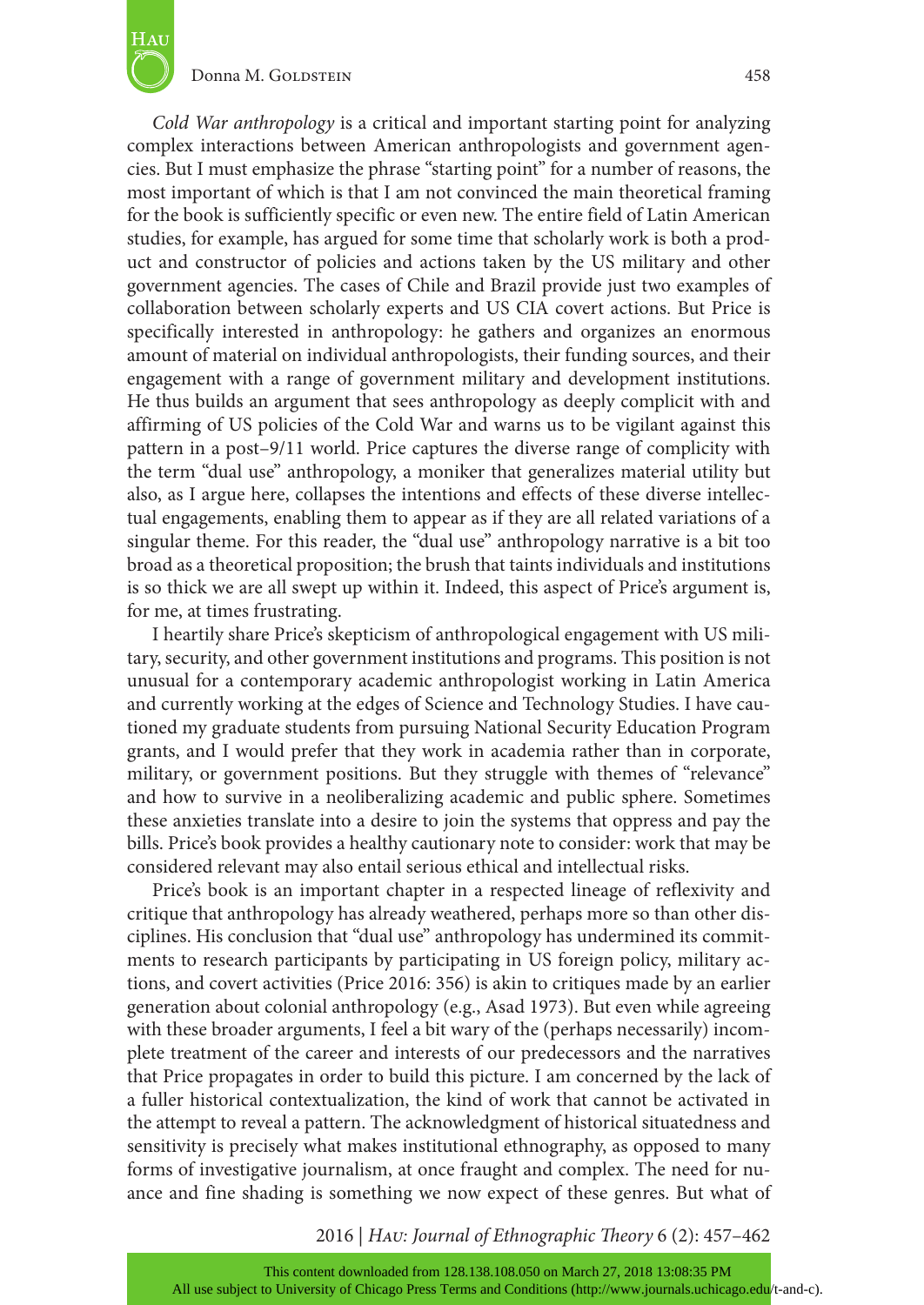

simply reporting a connection or pattern of connections, as much of Price's very competent book does?

I agree with Price's cautions about knowledge production in anthropology and the ethics of use in government military and security projects. But this is not the nuanced work of institutional discourses or patterns of power that Foucauldian scholars provide, and it is not necessarily the nuanced work of Marxist cultural theorists who attempt to access the collective historicized subjectivity of a group. It is instead at times a rather blunt evidential approach that reveals facts: a person appearing in a report, an archive, a payroll, or with a connection to some other complicit source of military power, and then declares these facts as formative of a pattern. Further, the book encourages the reader to think about such relations as problematic: these anthropologists have been naive, repentant, or full collaborators in ill-fated government and military schemes of the Cold War. Yet the book provides very little analytical nuance or detail about these individuals, their motivations, their affiliations, or even their doubts. Only when Price has been able to contact individual scholars to discuss these events, and finds them repentant for their earlier acts, is there a change in analytical tone.

Let me provide three brief examples of these connections. Price takes aim at Clifford Geertz, who is linked with the Modjokuto Project (1952–59) and with CE-NIS, the Harvard Institution with deep affiliations with the CIA and Pentagon. Price recalls what anthropologists have conversed about for years: namely, that Geertz's fine detailed ethnographic descriptions seemed to miss (or omit) the massacre of almost three-quarters of a million Indonesians. But Price goes a step further, placing Geertz in the company of fully complicit scholars—Milliken, Rostow, and other CENIS participants. He writes, "Geertz's involvement with the Modjokuto Project, the Ford Foundation, and CENIS fits a dual use model of the half unwitting scholar who was not directly concerned with the forces and politics of the Cold War, even while contributing to the intellectual discourse in ways that supported American hegemony" (Price 2016: 98). Similarly, he captures Margaret Mead in a less than flattering role as the head of the AAA's "Ad Hoc Committee to Evaluate the Controversy Concerning Anthropological Activities in Thailand" in 1971 (336), a committee that issued a report that argued (against the younger generation's perspective) that "community development and counterinsurgency were simply the contemporary issues providing funding opportunities for anthropologists" (338). When the Mead report was eventually rejected, the group working in opposition to the report's perspective celebrated. Price here refers to Richard Lee's datebook that notes the following: on January 27, 1972, "he was 'standing at a bus stop somewhere on the Upper West Side of Manhattan with Marvin Harris and Eleanor Leacock discussing the new organization. It was Harris who said let's call it Anthropologists for Radical Political Action, ARPA, an ironic dig at the Pentagon's Advanced Research Projects Administration'" (Price 2016: 343). In this version of history, Geertz is a naive fool, Mead is a punishing elder, and Harris is an ironic (and clever) leftist. Price is lucky these people cannot speak from the grave! This rewrite of their contributions to the discipline as secondary to an accused complicity with US intelligence interests sometimes goes a bit too far.

Let me offer my own story as a challenge to Price's storytelling method. I had a friend and colleague back in graduate school who claimed inspiration from Marvin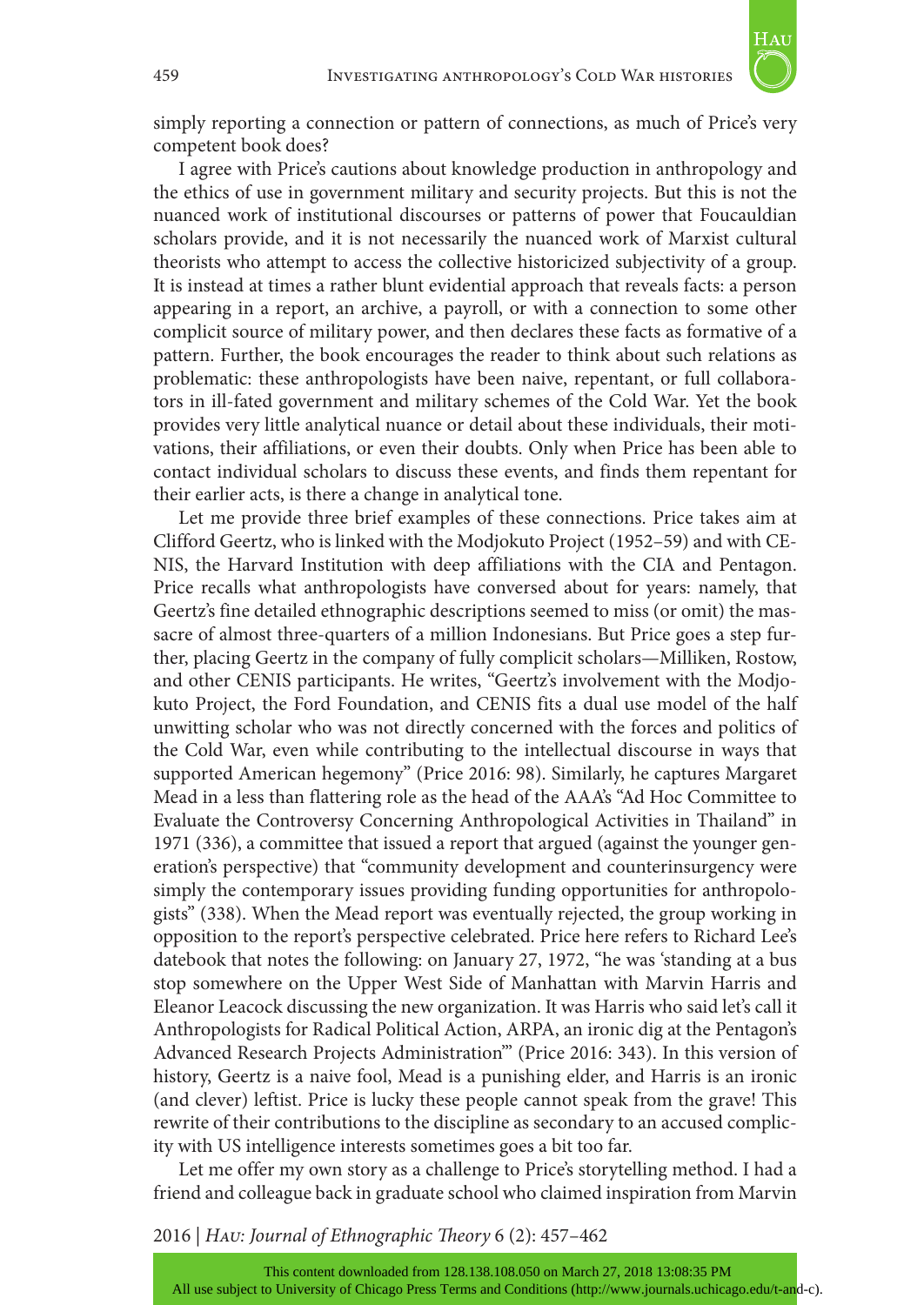

Harris and would try to make a point about the censorship of intellectual ideas by carrying around a yardstick and comparing bookshelf space in US libraries with bookshelf space in other parts of the world. His colleagues laughed at his thumpy approach to proof, but he swore to us all that this was precisely what was needed to prove the point. Price moves around archives and FOIA documents with a similar yardstick and claims to tell unmitigated truths, connecting individuals to suspicious characters and heinous acts. At the beginning of the book, Price states that he has been warned that writing negatively about anthropological ancestors will raise the hackles of some. But reading some of Price's insinuations regarding lists of people, professional interactions, and collaborations gave me the feeling that the

author judges these canonical anthropological actors by today's standards, with little patience or sympathy for historical timeframe. Is anthropology better or worse than other disciplines of the same timeframe? I am not saying Price or his readers ought to dismiss unethical acts simply because they happened in a different milieu or era, but there is something righteous and unsympathetic in Price's tone that is difficult to express. Aren't we all complicit? If complicity involves naïveté or disinterest alongside agentively heinous acts, how do we determine which anthropologists are more guilty than others?

After the difficult debates that took place within the profession shortly after the publication of Patrick Tierney's (2000) *Darkness in El Dorado*, I began to focus some of my own work on one small corner of the debates. One aspect of my current research involves contextualizing the writings and research in Brazil of the biological anthropologist and geneticist James Neel. After reading through the research papers, letters, and documents in his personal archive, I found that I had more sympathy for the man than I began with and that I had to write differently than I had originally expected. This is because Neel eventually appeared to me as a complex product of his historically situated training as a scientist, and some of the actions he took in the field acquired a certain historical coherence. When examining his work in the Amazon and with the Atomic Bomb Casualty Commission in post-War Japan, I wrote about the continuities and discontinuities that struck me as central to these debates but that I felt had been ignored (Goldstein 2012; Goldstein and Stawkowski 2015). The first of these articles sat for more than two years on an editor's desk before going out for review. After receiving two positive reviews, the editor rejected the paper, explaining he was making the executive decision to prevent its publication. There is more to this story, but I quickly realized that my attempt to bring a discussion of Neel to a four-field anthropology journal (even if historically situated) had caused anxiety. In contrast, my second article (Goldstein and Stawkowski 2015) was featured on a Russian Academy of Sciences Vavilov Institute of General Genetics website (see, [http://vigg.ru/news/news-sin](http://vigg.ru/news/news-single/article/iz-istorii-biologii-s-uchastiem-iogen-james-v-neel-and-yuri-e-dubro/)[gle/article/iz-istorii-biologii-s-uchastiem-iogen-james-v-neel-and-yuri-e-dubro/](http://vigg.ru/news/news-single/article/iz-istorii-biologii-s-uchastiem-iogen-james-v-neel-and-yuri-e-dubro/)). We are not sure why this happened, but perhaps it was because our paper tried to explain Neel's grip within a particular domain of radiation genetics during the same time period in which a Russian scientist offered an opposing scientific explanation. We illustrated how the position of this Russian scientist was disadvantaged in the context of knowledge production in Cold War science. The point is this: I had no control over a gatekeeping editor's decision to reject my first paper about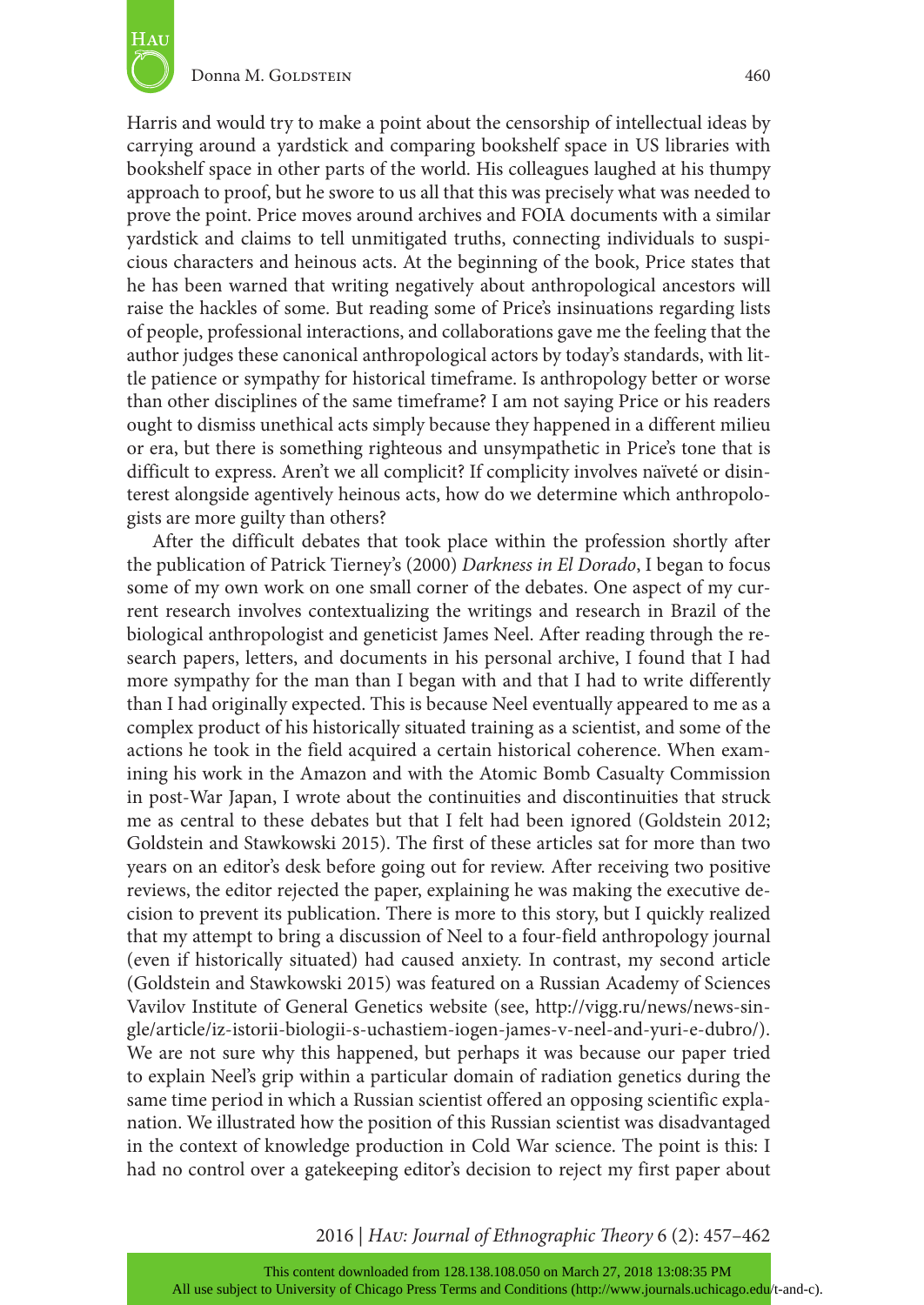

Neel, nor did my coauthor and I have control over a Russian organization's decision to feature a second one on their website.

All of this is to say that none of us can predict exactly how our research will be utilized. There are many excellent connections made in Price's work; I do not disagree with its conclusions. But there are passages in the book with conclusions so general that I feel as if he collected and made use of all of those FOIA documents only to tell us what we intuited some time ago. Even today, many anthropologists align closely with progressive NGOs they admire from afar, only to find once deep in the field that the NGO is involved in problematic activities. Some may feel censored from making a critique due to an earlier alliance. These issues pervade our work, yet Price's book points accusingly at such past alignments in a way that is not nuanced.

I am not advocating a return to some mythical apolitical or neutral past. But all anthropologists work in a field of alliances and allegiances. Whether we align with a heroic NGO's quest for social justice or the interests of the US government's most nefarious institutions, the adoption of an activist position against the subjects of our work is always problematic. Price's book reiterates this point with regard to the US military and related institutions, a point I stand with him on. But the narrating of this history with an eye for (re)naming collaborators and (re)signifying heroes does not help us align more effectively with the people we care about. On the other hand, Price's book is masterful in keeping to the stated argument and in making its point: anthropological knowledge has been taken up by bureaucrats, warmongers, hawks, racists, and other motley characters, and our forebearers were often complicit in these engagements. If we once fantasized that anthropology is a discipline that has always been a step ahead of its time, this book dislodges us from that comfortable temporal reading. Price's book reinspired me to think in cautionary terms about the knowledge I produce and how it could be rendered "dual purpose" by forces unseen. Read in the context of the current political cycle where investigative journalism seems all but dead, this book comes as a welcome reprieve. I hope this book will be an opening to further conversations about anthropology's past and future—an opening, not an endpoint.

## **References**

- Asad, Talal, ed. 1973. *Anthropology and the colonial encounter*. Atlantic Highlands, NJ: Humanities Press.
- Goldstein, Donna M., and Magdalena E. Stawkowski. 2015. "James V. Neel and Yuri E. Dubrova: Cold war debates and the genetic effects of low-dose radiation." *Journal of the History of Biology* 48:67–98.
- Goldstein, Donna M. 2012. "*Experimentalité*: Pharmaceutical insights into anthropology's epistemologically fractured self." In *Medicine and the Politics of Knowledge*, edited by Susan Levine, 118–51. Cape Town: Human Sciences Research Council.
- Price, David. 2016. *Cold War anthropology: The CIA, the Pentagon, and the growth of dual use anthropology*. Durham, NC: Duke University Press.